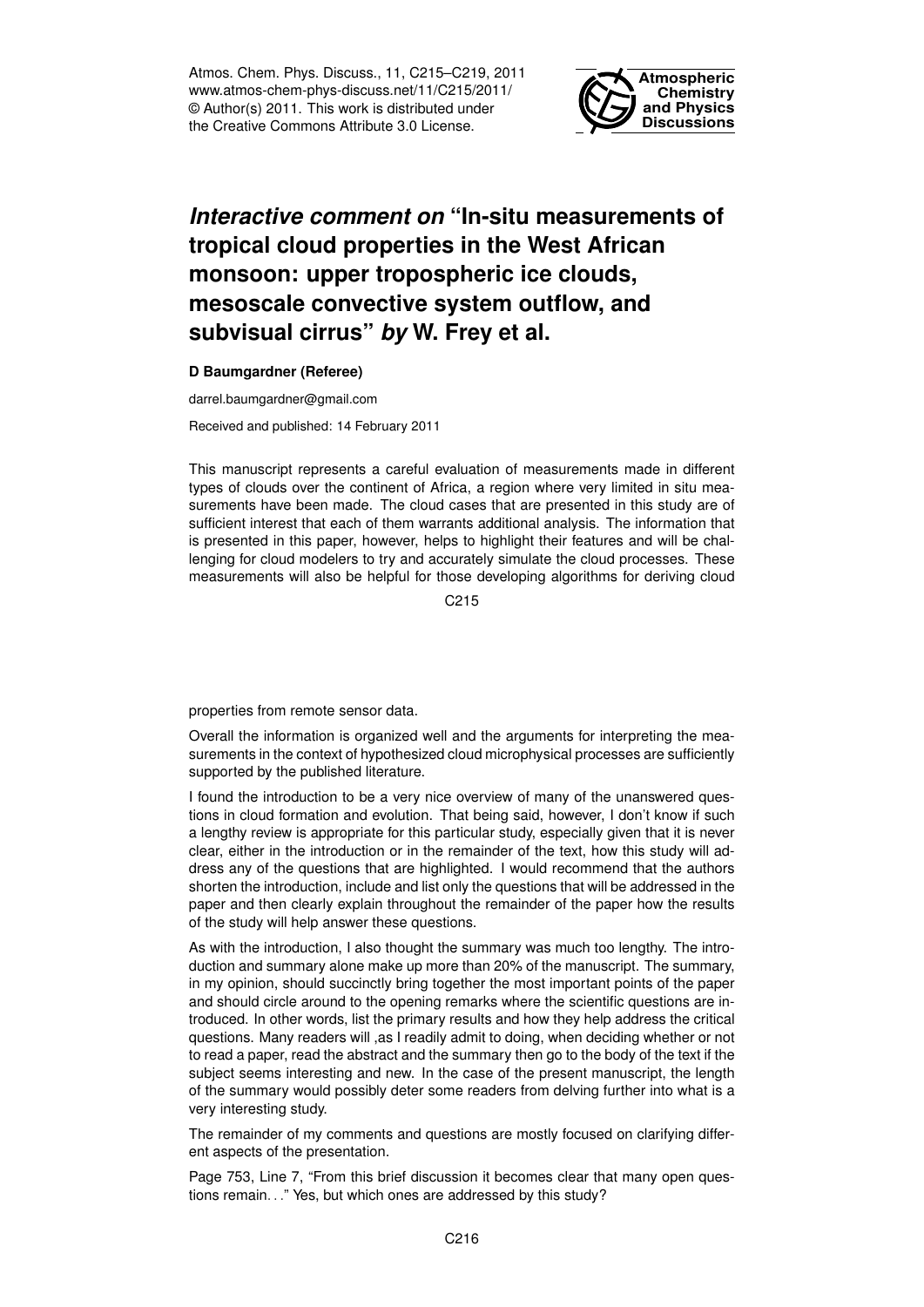Page 755, Line 3. How are the size spectra from the FSSP and CIP combined, i.e. are the concentrations in the overlapping sizes averaged, smoothed, etc.?

Page 755, Line 6. The Baumgardner et al., 1992 paper was for a FSSP-300, not 100, and although many of the uncertainties that are discussed in that paper are true for both models, there are other papers more pertinent to the FSSP-100 as the two have different size ranges and define their sample volumes differently. That being said, nothing is discussed in this paper about corrections for electronic roll-off (this is discussed in the Baumgardner et al, 1992 reference) or for aspherical particles. Given that one of the co-authors of this paper (Borrmann) published a paper on the impact on sizing from OPCs of aspherical particles, I think it might be appropriate to discuss this correction and if it is not being done, what would be the subsequent effect on the size distribution shapes and derived IWC.

Page 756, Line 20. The use of interarrival time, despite its advocacy by some small fraction of the community, has not been universally accepted as an acceptable means to filter measurements for the effects of shattering. If one assumes that cloud particles are spatially distributed in uniformly, random positions in space, this means that the distance between particles will have a probability density function that can be described by Poisson statistics. This means that applying a threshold at some arbitrary interarrival time will remove not only some fraction of spurious particles but a significant fraction of legitimate ones, as well. What fraction of the particles measured by the CIP will have been erroneously removed during this study? This can be easily tested by taking the SVC measurements where no filtering is done and see what fraction of the particles would be removed if all those with arrival times less than 5 us are removed and how it would subsequently change the shapes of the size distributions.

Page 757, Line 1. "This lies within the instrumental uncertainty of the CIP." Can this be clarified? What is the uncertainty being referred to and where is a reference for this uncertainty?

C217

Page 757, Line 16 and throughout. Only as a suggestion, I think it might be better to use mg/m3 rather than g/m3 given the very small values and the awkwardness of using scientific notation in this case. The same might also be considered when describing the number concentrations from the FSSP and CIP, i.e. number per liter rather than number per cubic centimeter.

Page 757, Line 25. Are the 6, 10 and 15 nm 50% cut points?

Page 758, Line 1. Why was the 250 C temperature chosen? What non-volatile particles would be expected to remain- BC, dust and some organics?

Page 759, Line 4. Can more be said about the criteria for identify NPF?

Page 759, Line 20. What is the in-cloud accuracy of temperature measurements and how do these uncertainties propagate into the accuracy of the derived RHi?

Page 760, Line 8. Can you explain why potential temperatures are being used in the vertical profiles and to describe vertical location rather than pressure or height?

Page 762, Line 1. When using log normal distributions, it is normally the geometric rather than the modal diameter that is used. Have these distributions been fit to the measurements with good success?

Page 762, Line 3. "Comprehended" should be change to "summarized" or "listed".

Page 766, Line 3. "Or some of the newly formed 6nm particles have already been lost to the surfaces of the preexisting back ground particles." Could you please clarify what is meant here by "lost". If this means scavenged by coagulation, I don't think the concentrations are large enough for frequent collisions at this altitude. Are they evaporating?

Page 771, Line 24. How do you interpret this Chi-square value, i.e. at what level of significance? Why was an exponential function used?

Page 775, Line 18. I don't think specific dates, in this context, need to be included in a